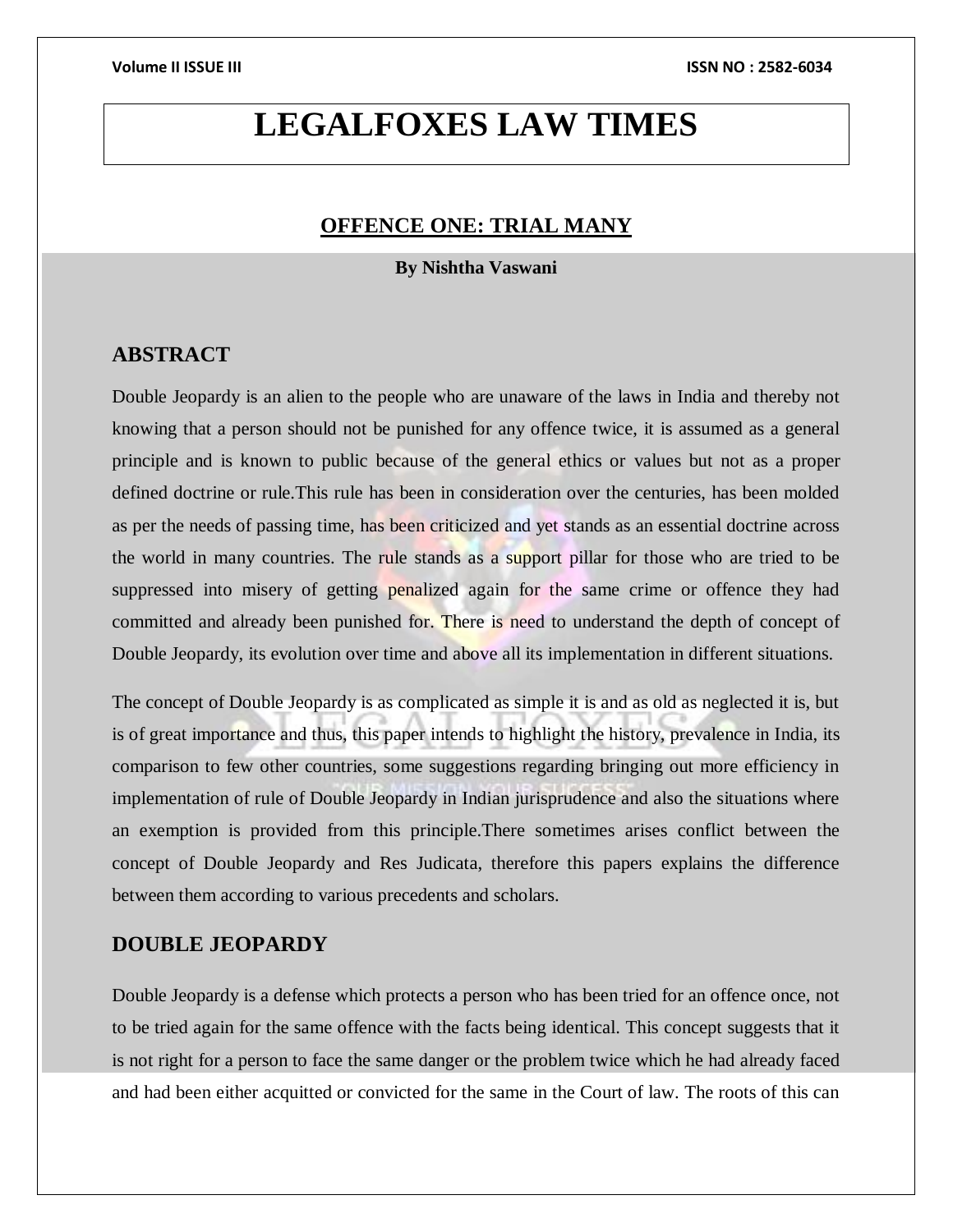### **Volume II ISSUE III ISSN NO : 2582-6034**

be found under the maxim, '*Nemodebetbisvexari',* meaning thereby *no man shall be punished twice for the same offence.<sup>1</sup>*

In Common Law, a person against whom the case is filed and he has been acquitted or convicted for some offence; there is another suit filed against the same person for the same offence by the same parties to the previous suit under the same facts then, if such questions are raised in the Court about the trial for same offence being filed, the evidence of the previous trial shall be produced in the Court and if it succeeds the second trial will not take place.<sup>2</sup>

The concept of Double Jeopardy did not come into existence in India after independence, but was present even prior to it. Section 26 of the General Clause Act, 1897,which mentions that when a person does certain act or omission which amounts to an offence under multiple enactments, then such person can be tried under any of those enactments but cannot be held responsible for the same offence again.<sup>3</sup> Also, in the Criminal Procedure Code, old section  $403$ of 1898<sup>4</sup> and the new section 300(1) of 1973<sup>5</sup> mentions about the concept of Double Jeopardy, a person who has been tried by the Court of competent jurisdiction once and has been convicted or has got acquittal for the offence he has committed, cannot be held liable to be tried again for the same offence, nor for any other offence under the same facts which might have been under section 221 sub-section (1) or sub-section (2) of the same, amidst the time conviction or acquittal of such offence is pertains in force.

After independence, when the Indian constitution was formed, the concept regarding Double Jeopardy was mentioned under Article 20 of the Indian Constitution, which heads as '*Protection* 

<sup>1</sup> Double Jeopardy in India, available at [http://www.legalservicesindia.com/Article/1633/Double-Jeopardy-in-](http://www.legalservicesindia.com/article/1633/Double-Jeopardy-in-India.html)[India.html](http://www.legalservicesindia.com/article/1633/Double-Jeopardy-in-India.html) (last visited Sep 25, 2019)

<sup>2</sup> Guarantee Against Double Jeopardy Academike, available at [https://www.lawctopus.com/academike/Double-](https://www.lawctopus.com/academike/double-jeopardy/)[Jeopardy/](https://www.lawctopus.com/academike/double-jeopardy/) (last visited Sep 25, 2019)

<sup>&</sup>lt;sup>3</sup>Section 26: Provisions as to offences punishable under two or more enactments - Where an act or omission constitutes an offence under two or more enactments, then the offender shall be liable to be prosecuted and punished under either or any of those enactments, but shall not be liable to be punished twice for the same offence. General Clauses Act, 1897, (1897), available at<http://indiacode.nic.in/handle/123456789/2328> (last visited Sep 25, 2019)

<sup>4</sup> R. K. P. Sarup, "Double Jeopardy" in Indian law concerning offences committed abroad: Need for a fresh approach, 6 Journal of the Indian Law Institute 104–116 (1964),<https://www.jstor.org/stable/43949791> (last visited Sep 25, 2019)

<sup>5</sup> Section 300(1): Person once convicted or acquitted not to be tried for same offence | Code of Criminal Procedure Act, 1973 | Bare Acts | Law Library | AdvocateKhoj, available at [https://www.advocatekhoj.com/library/bareacts/codeofcriminalprocedure/300.php?Title=Code%20of%20Criminal%](https://www.advocatekhoj.com/library/bareacts/codeofcriminalprocedure/300.php?Title=Code%20of%20Criminal%20Procedure%20Act,%201973&STitle=Person%20once%20convicted%20or%20acquitted%20not%20to%20be%20tried%20for%20same%20offence) [20Procedure%20Act,%201973&STitle=Person%20once%20convicted%20or%20acquitted%20not%20to%20be%2](https://www.advocatekhoj.com/library/bareacts/codeofcriminalprocedure/300.php?Title=Code%20of%20Criminal%20Procedure%20Act,%201973&STitle=Person%20once%20convicted%20or%20acquitted%20not%20to%20be%20tried%20for%20same%20offence) [0tried%20for%20same%20offence](https://www.advocatekhoj.com/library/bareacts/codeofcriminalprocedure/300.php?Title=Code%20of%20Criminal%20Procedure%20Act,%201973&STitle=Person%20once%20convicted%20or%20acquitted%20not%20to%20be%20tried%20for%20same%20offence) (last visited Sep 25, 2019)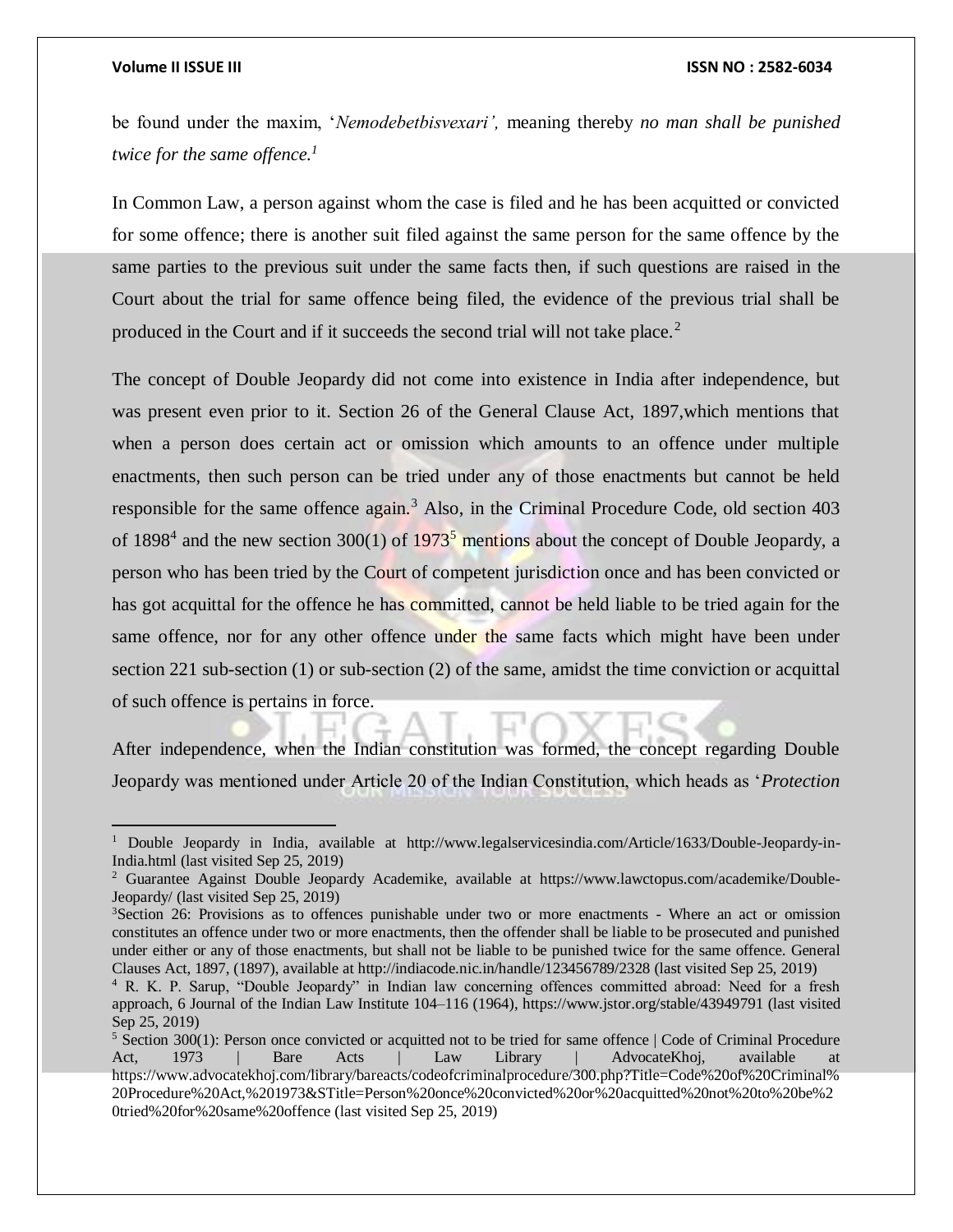*in respect of conviction for offences*', and states in its second clause that, *'No person shall be prosecuted and punished for the same offence more than once<sup>6</sup> '.* 

A scenario was explained by some writers abroad about the concept of Double Jeopardy; the theoretical aspect of Double Jeopardy creates a will in the Court to think over it time and again about its jurisprudence, perhaps for the reason of taking another scheme with more logic which is better than the previous one, thus attracts more and more adoption of better and general rules or theories that are made for removing the chaos in the theoretical aspect.<sup>7</sup>

The concept of Double Jeopardy tries to protect an innocent person to be tried again and helps in treatment of an individual with respect, so that a person who has suffered a lot of problems by visiting the Court several times, does not has to bear the same pain again because in the society which we live, no one really wants to get involved in the Court cases much because the process is complex and lengthy many a times. $\frac{8}{3}$ 

# **HISTORY OF DOUBLE JEOPARDY**

The rule of Double Jeopardy seems to be of prolong doctrinal searches and historical back-cover, such is assumed by the judicial and academic words that have been marked on the concept that a person should be protected from Double Jeopardy.<sup>9</sup>

The legal atmosphere in the ancient times was though different from that of today, but the concept of Double Jeopardy was still partially known to Greeks and Romans.<sup>10</sup>

The rule of Double Jeopardy had its beginning in  $12<sup>th</sup>$  century; the dispute between Henry II and Archbishop Thomas Becket had led to this. During that time there was existence of two Courts, priestly Courts and the royal Courts. An ecclesiastic was punished for an offence already in the priestly Court, even then the king, Henry II wanted him to be punished in the royal Court also.

 $6$  Article 20(2) in The Constitution Of India 1949, available at<https://indiankanoon.org/doc/17858/> (last visited Sep 25, 2019)

<sup>&</sup>lt;sup>7</sup> Ronald Jay Allen et al., The Double Jeopardy Clause, Constitutional Interpretation and the Limits of Formal Logic, 26 31 (1991)

<sup>8</sup> See supra note 2

<sup>&</sup>lt;sup>9</sup> Jill Hunter, The development of the rule against Double Jeopardy, 5 The Journal of Legal History 1–19 (1984) available at <https://doi.org/10.1080/01440368408530792> (last visited Sep 25, 2019)

<sup>10</sup> DOUBLE JEOPARDY Shubhangi-Puneet.pdf, available at [http://ijldai.thelawbrigade.com/wp](http://ijldai.thelawbrigade.com/wp-content/uploads/2017/11/Shubhangi-Puneet.pdf)[content/uploads/2017/11/Shubhangi-Puneet.pdf](http://ijldai.thelawbrigade.com/wp-content/uploads/2017/11/Shubhangi-Puneet.pdf) (last visited Sep 25, 2019)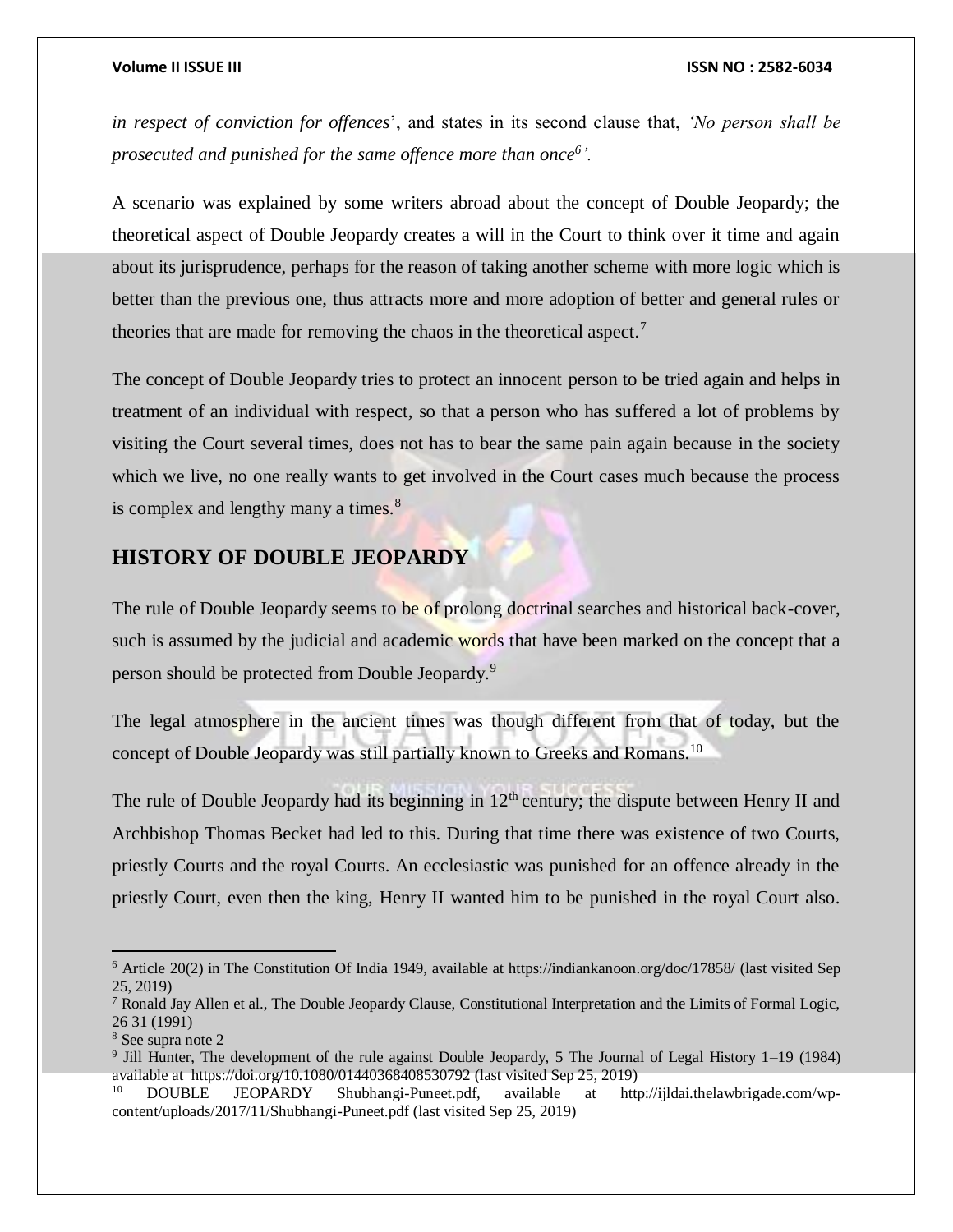But, Thomas Becket had restrained him from doing so, stating that it would be wrong to punish the man for the same offence again. Subsequently, Becket was killed due to this resistance in 1170. Later on in 1176, King Henry also did not try the ecclesiastic again for the same offence and thus, the rule of Double Jeopardy came into existence. This spread from Roman to English man because they were taught the Roman law and thus the *Res Judicata* concept evolved there in both civil and criminal law.<sup>11</sup>

In  $13<sup>th</sup>$  and beginning of  $14<sup>th</sup>$  century, the judgment given in a suit which was approached by an appellant or the ruler, created a stoppage in filing of any future suit on the same offence. In  $15<sup>th</sup>$ century, any judgment after appeal which had been filed after the trial had taken place by Jury, created a bar on the appellant or the prosecutor for the same offence. In  $16<sup>th</sup>$  century, Henry VII, completely disagreed with the principle of Jeopardy. Finally it was during the well- known *Vaux's* case, that this concept grew and it was mentioned that if there is an acquittal or a wrong judgment, then suit on another charge can be brought up.<sup>12</sup>  $17<sup>th</sup>$  century was the time period, which started giving importance to the concept of Double Jeopardy. *Lord Coke's* works gave some hand in it, only partially, the remaining was because of the people in society who were not satisfied with the vagueness in law in the initial part of the century. It happened in the seventeenth century itself, this concept gained importance and developed in becoming a rule or principle under Common Law.<sup>13</sup>

In the  $18<sup>th</sup>$  century, Blackstone mentioned that, the foremost acquittal has its basis upon the worldwide known maxim in England's Common Law, that, no person for his life should be brought into Jeopardy for the same offence in his life, consequently a person when on fair grounds has been acquitted for an offence in a Court having competent jurisdiction for such offence, then if any more accusation if made on the person for the same offence, he can claim bar on such accusation.<sup>14</sup>

<sup>11</sup>DrManoj Kumar Sadual, *Protection from 'Double Jeopardy': A Constitutional Imperative*, 7 (2015) <sup>12</sup>VijoyVivekanandan\* The Conceptual Analysis Of The Principle Of Double Jeopardy And The Protection Of Human Rights In Criminal Justice Administration Scribd, available at <https://www.scribd.com/document/173051195/Accused-An-Indian-Perspective> (last visited Sep 26, 2019) <sup>13</sup> See supra note 11

 $14$  Ibid.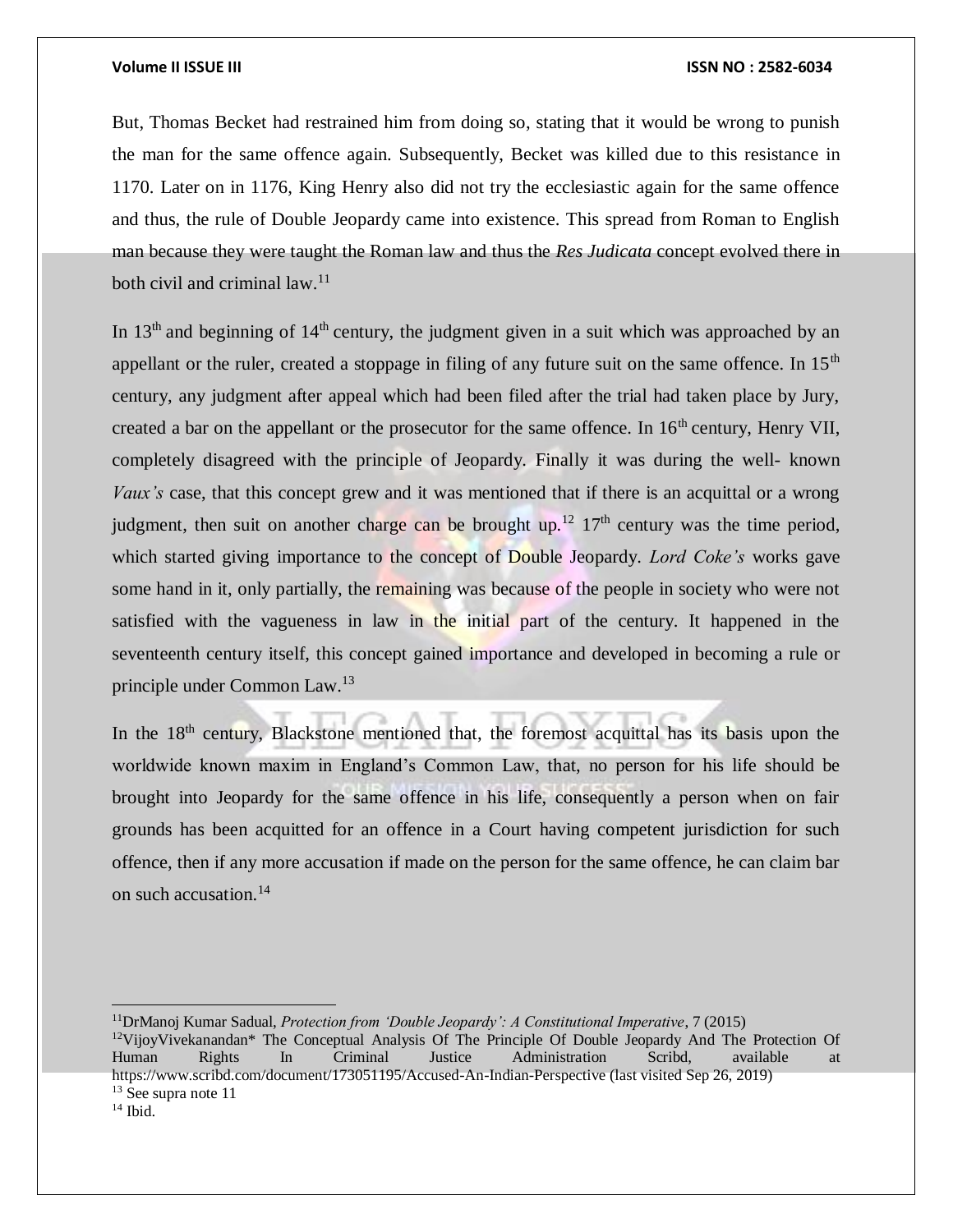Till the arrival of 19<sup>th</sup> century, there was no protection present for a person who was accused and there was to be a retrial of him, which had occurred due to some mistake in judgment or there had been some difference between what had been proved and what had been alleged.<sup>15</sup>

This principle of Double Jeopardy has received attention through several international documents. Today, maximum of the nation worldwide constitute this principle in their constitution, statutes, or some other laws.<sup>16</sup>

# **SCENARIO IN INDIA**

The aim of the Double Jeopardy clause which is provided under Article 20(2) of the Indian Constitution is to prevent a person from being prosecuted and convicted for the same offence, more than once.<sup>17</sup>

The scope of Double Jeopardy is much wider in American rule than India, because Article 20(2) of the Indian Constitution only protects a person against Double Jeopardy if he had been prosecuted and punishment has been provided to him for the offence which was committed by him, i.e. only the concept of *autrefois convict* is applicable in India and not that of *autrefois acquit.* But, *autrefois acquit* is applicable in countries like Britain and U.S.A.<sup>18</sup>

In case of **Kalawati v. State of Himachal Pradesh**<sup>19</sup>, a person acquitted on the offence of murder. An appeal by State was filed against such acquittal. The accused under Article 20(2) could not ask for quashing of the appeal against the acquittal; as this Article can only be applied when the accused had been punished and not acquitted, and then an appeal would have been made by the state against him for the same state of facts, but it was not the scene. Thus, he could claim defense under Double Jeopardy provision in the Court of law, as an appeal against the acquittal was simply considered a continuation of the prosecution.

[90snet/7282FB3A312C56E201DCD1852FA11B8F](https://www.cambridge.org/core/journals/cambridge-law-journal/article/double-jeopardy-by-martin-l-friedland-faculty-of-law-university-of-toronto-oxford-at-the-clarendon-press-1969-xxix-428-and-index-11-pp-90snet/7282FB3A312C56E201DCD1852FA11B8F) (last visited Sep 26, 2019)

<sup>15</sup> P. R. Glazebrook, Double Jeopardy. By Martin L. Friedland, Faculty of Law, University of Toronto. [Oxford: at the Clarendon Press. 1969. xxix, 428 and (Index) 11 pp. 90s.net.], 27 The Cambridge Law Journal 315–318 (1969), [https://www.cambridge.org/core/journals/cambridge-law-journal/Article/Double-Jeopardy-by-martin-l-friedland](https://www.cambridge.org/core/journals/cambridge-law-journal/article/double-jeopardy-by-martin-l-friedland-faculty-of-law-university-of-toronto-oxford-at-the-clarendon-press-1969-xxix-428-and-index-11-pp-90snet/7282FB3A312C56E201DCD1852FA11B8F)[faculty-of-law-university-of-toronto-oxford-at-the-clarendon-press-1969-xxix-428-and-index-11-pp-](https://www.cambridge.org/core/journals/cambridge-law-journal/article/double-jeopardy-by-martin-l-friedland-faculty-of-law-university-of-toronto-oxford-at-the-clarendon-press-1969-xxix-428-and-index-11-pp-90snet/7282FB3A312C56E201DCD1852FA11B8F)

<sup>&</sup>lt;sup>16</sup> See supra note 11

<sup>&</sup>lt;sup>17</sup> A.A. Mulla And Others vs State Of Maharashtra And Anr on 28 October, 1996, available at <https://indiankanoon.org/doc/775026/> (last visited Sep 26, 2019)

<sup>18</sup>M.P. JAIN, INDIAN CONSTITUTIONAL LAW (LexisNexis 7) (2014) (pg. 1094)

<sup>&</sup>lt;sup>19</sup>Kalawati And Another vs The State Of Himachal Pradesh on 19 January, 1953, available at <https://indiankanoon.org/doc/1596884/> (last visited Sep 27, 2019)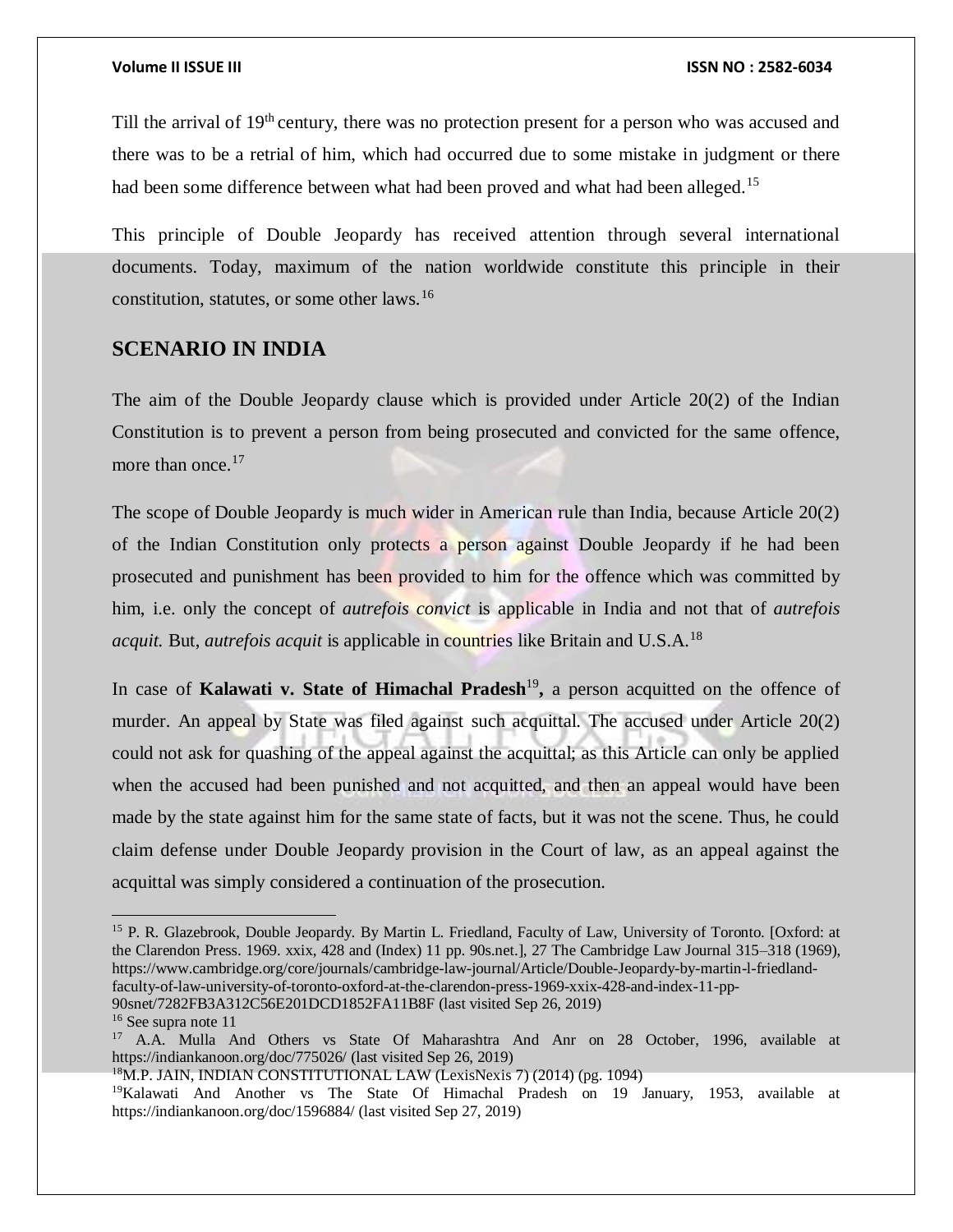In order to analyse the difference between two offences, the ingredients of both the offences should be compared and not the two complaints that are made alleging the offences.<sup>20</sup>

In Monica Bedi v. State of Andhra Pradesh<sup>21</sup>, the accused was charged for having a fake passport. She had already been punished in a Portuguese Court for the same facts and had undergone two years of imprisonment. Now, in India she was being prosecuted for the same facts, but the Court did not held it as complete Double Jeopardy, but just reduced the punishment to fine and even the amount of fine was decreased.

When a Court is dissolved and a fresh Court is formed to preserve the interest of the accused, then the claim of Double Jeopardy would not arise because in the first trial, the accused was neither convicted nor acquitted for the offence. $^{22}$ 

One of the drawback to Double Jeopardy provision in India is that, the former proceedings should be of a criminal nature, which is indicated through the use of the word 'prosecution' in Article 20(2) of the Indian Constitution. Such proceeding should take place only in a Court of law or judicial tribunal, which has the power or the authority to administer it.<sup>23</sup> In the case of **Maqbool Hussain v. State of Bombay<sup>24</sup>, appellant on an airport was caught with illegal gold** and consequently the gold was confiscated from under the Sea Customs Act, 1947. Later on, a charge sheet was presented against him in front of Chief Presidency Magistrate under FERA, 1947. In the trial in latter Court he raised defense against this trial, contending that he had already been prosecuted and punished by way of confiscation of gold from him by the custom authorities of sea. The Court held that, the proceedings which had taken place in front of the custom authorities was not a 'prosecution' because, the authorities cannot be covered under the ambit Court of law or any judicial tribunal, thus, the confiscation of gold can also not be considered as a valid punishment under Article 20(2) of the Indian constitution. Therefore, this was not held to be a case of Double Jeopardy by the Court.

<sup>20</sup> V.K. Agarwal, Assistant vs VasantrajBhagwanji Bhatia &Ors on 7 April, 1988, available at <https://indiankanoon.org/doc/1323709/> (last visited Sep 26, 2019)

<sup>&</sup>lt;sup>21</sup> Monica Bedi vs State Of A.P on 9 November, 2010, available at <https://indiankanoon.org/doc/1104661/> (last visited Sep 27, 2019)

<sup>22</sup>O.P.Dahiya vs Union Of India &Ors on 22 November, 2002, available at <https://indiankanoon.org/doc/1711323/> (last visited Sep 27, 2019)

 $23$  See supra note 2

<sup>&</sup>lt;sup>24</sup>Maqbool Hussain vs The State Of Bombay.Jagjit on 17 April, 1953, available at <https://indiankanoon.org/doc/1815080/> (last visited Sep 27, 2019)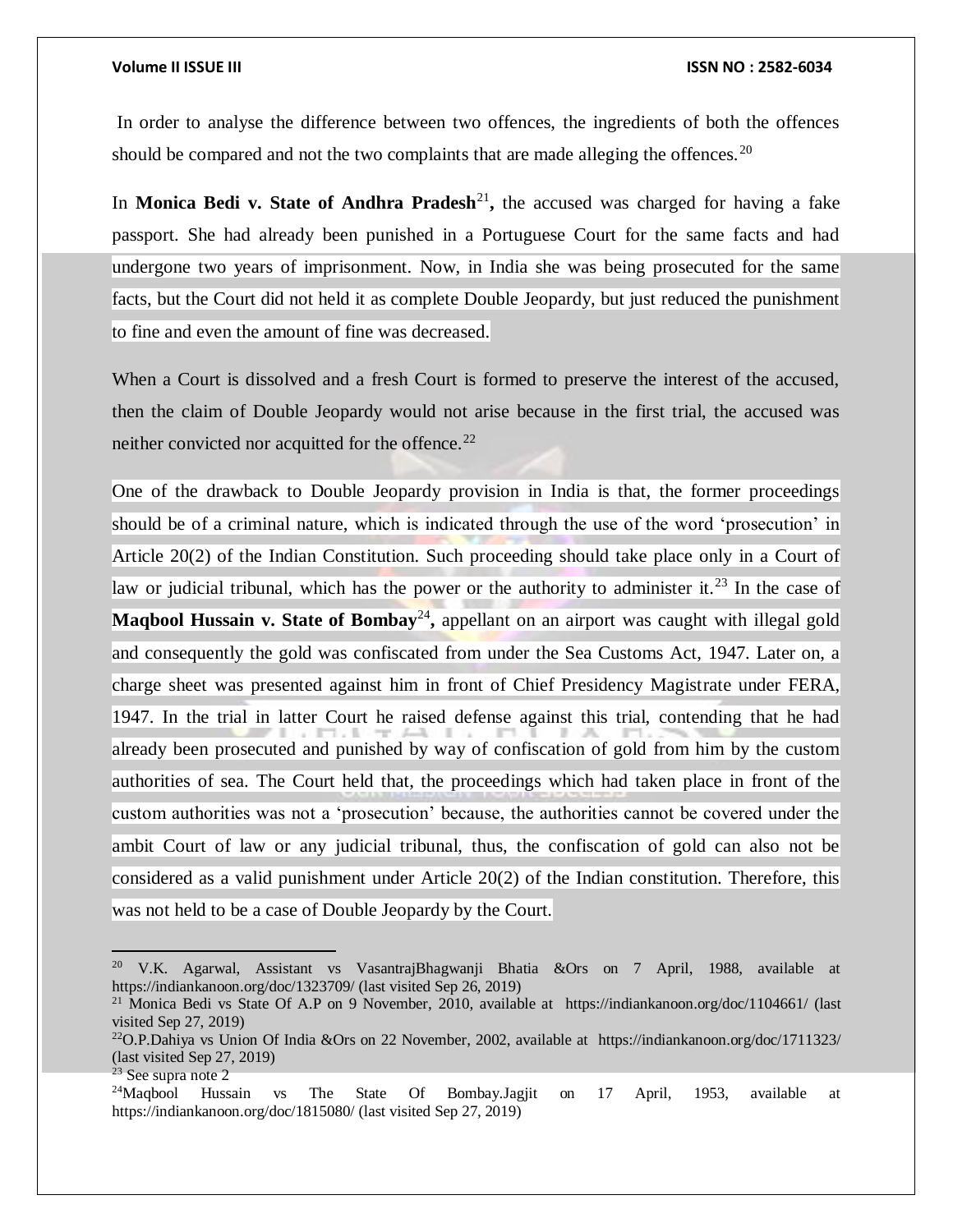A question regarding a crime and an offence of conspiracy to commit crime to be treated as same offence or as a different offences, was put forward in the case of **Leo Roy Frey v. Suptd.,**  District Jail<sup>25</sup>, the petitioner was punished under Sea Customs Act for an offence. Later on, he was prosecuted for criminal conspiracy under the Indian Penal Code. The Court held that, the later prosecution under IPC was for a different offence than the offence under the customs act. The Court also explained that conspiracy always precedes the commencement of crime and is completed before happening of crime, and it is not necessary the commencement of a crime always require conspiracy as its element. Therefore, two are different offences and there is no bar on prosecuting a person for both the offences.<sup>26</sup>

In **Mohinder Singh v. State of Punjab**<sup>27</sup>, the appellant was tried under section of IPC and TADA. There was a question about a stengun which was possessed by the appellant, the evidence provided by the prosecution were not believed in the previous trial. Therefore, again prosecution was made. Thus, it was held that there was mistake of the previous Court in not believing the evidences and not punishing the offender for illegal possession of the gun.

A person was convicted under drug laws of U.S.A and was also being tried in India under Narcotic Drugs and Psychotropic Substances Act, 1985. It was held by the Court that the question of Double Jeopardy would not rise because the drugs laws of two countries were quite distinct.<sup>28</sup>

In State of Haryana v. Balwant Singh<sup>29</sup>, it was held that, departmental proceedings are not covered under Article 20(2), say, a driver who works under some taxi company is held liable for negligent driving, then the taxi company may take fine from him, but the Court even then would have the authority to take his license if a criminal proceeding is held and the departmental proceeding would not create any hindrance in doing so.

 $^{25}$ Leo Roy Frey vs The Superintendent, District on 31 October, 1957, available at <https://indiankanoon.org/doc/1827447/> (last visited Sep 27, 2019)

<sup>26</sup> See supra note 18

<sup>27</sup>Mohinder Singh vs State Of Punjab on 24 September, 1998, available at<https://indiankanoon.org/doc/2671446/> (last visited Sep 27, 2019)<br> $28$ Jitendra Panchal vs

Intelligence Officer, Ncb&Anr on 3 February, 2009, available at <https://indiankanoon.org/doc/1709761/> (last visited Sep 27, 2019) <sup>29</sup> (2003) 3 SCC 362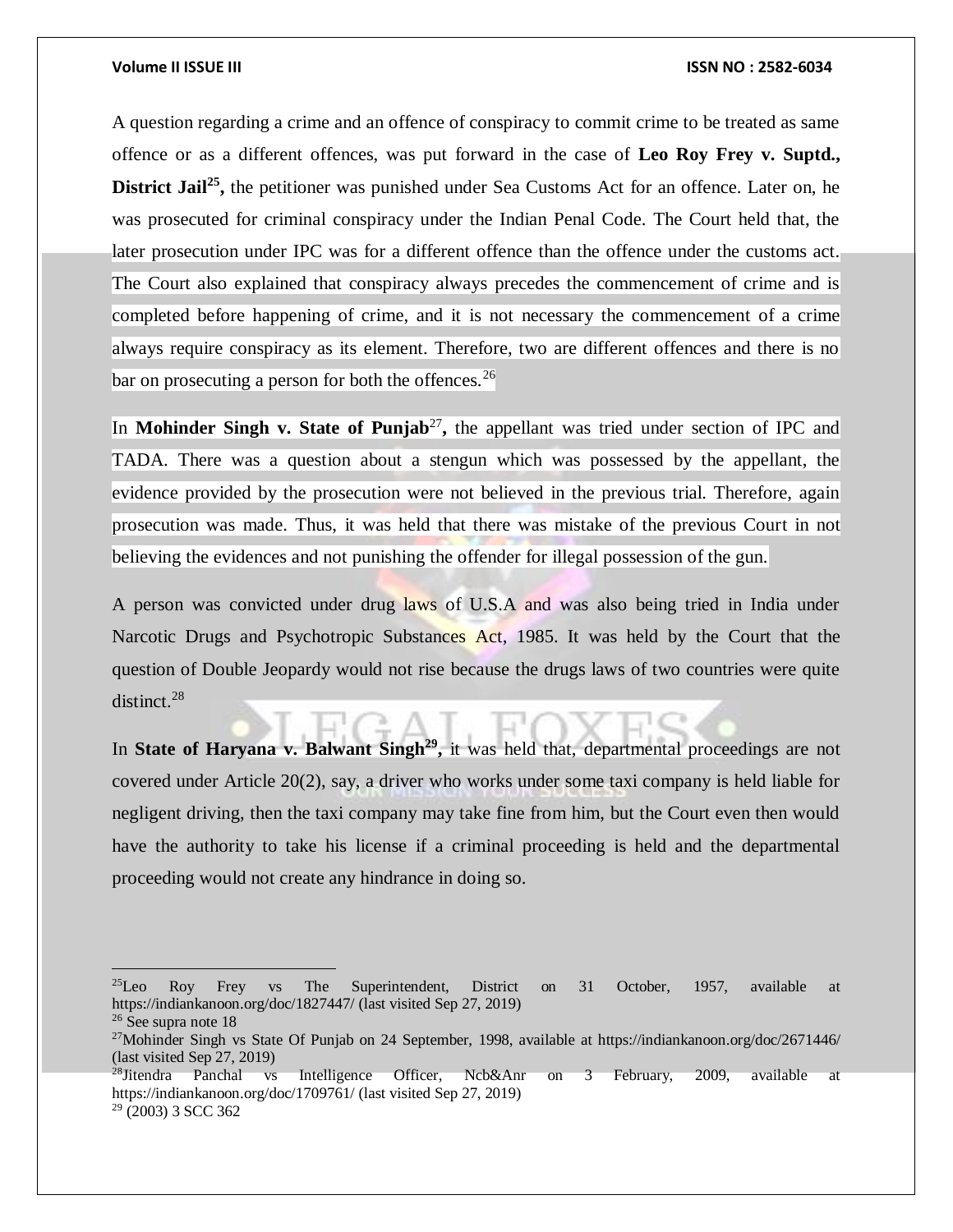In **KollaVeeraRaghav Rao vs GorantlaVenkateswara Rao and Anr<sup>30</sup> ,** a person was tried under section 138 of the Negotiable Instrument Act and was acquitted. There was a case filed again under section 420 of IPC with the same facts as under the former case. The bench observed that the scope of section 300(1) of Criminal Procedure Code is wider than Article 20(2) of the Indian Constitution, thus this case will fall under the ambit of section 300(1), Cr.P.C. the subsequent suit was dismissed on the grounds that the facts of the former case and this were same, and the person was acquitted by a Court of right and valid jurisdiction, thus cannot be tried again.

Also, if an offence is being committed every day, offence committed is considered as a fresh offence every day, therefore can be tried and be punished separately, this is the concept of continuing offence. $31$ 

# **SCENARIO OUTSIDE INDIA**

There are many countries which follow the Common Law which enunciates the concept of Double Jeopardy since centuries, and includes the concept of both *autrefois acquit* and *autrefois convict.* Here are some countries and the explanation about the implementation of the principle of Double Jeopardy in each of them.

### **ENGLAND**

 $\overline{a}$ 

The Double Jeopardy defense could be taken in all the cases whether the accused had been convicted or acquitted for the offence, only if the facts on which the second trial is filed are same as that of the first trial. This was the scenario till the Criminal Justice Act, 2003 came into action.

This Act constituted of the offence against second trial can be claimed if some new evidence is found which is strong and material for the case. The Act came into force in year 2005 with a retrospective effect. There were around thirty to forty cases which were found by National Crime Faculty, which could be retried. The Act only provided for 30 serious offences which would not

<sup>30</sup>KollaVeeraRaghav Rao vs GorantlaVenkateswara Rao And Anr on 1 February, 2011, available at <https://indiankanoon.org/doc/640825/> (last visited Sep 29, 2019)

<sup>31</sup>Mohd. Ali v. Sri Ram Swarup (AIR 2003 SC 1253)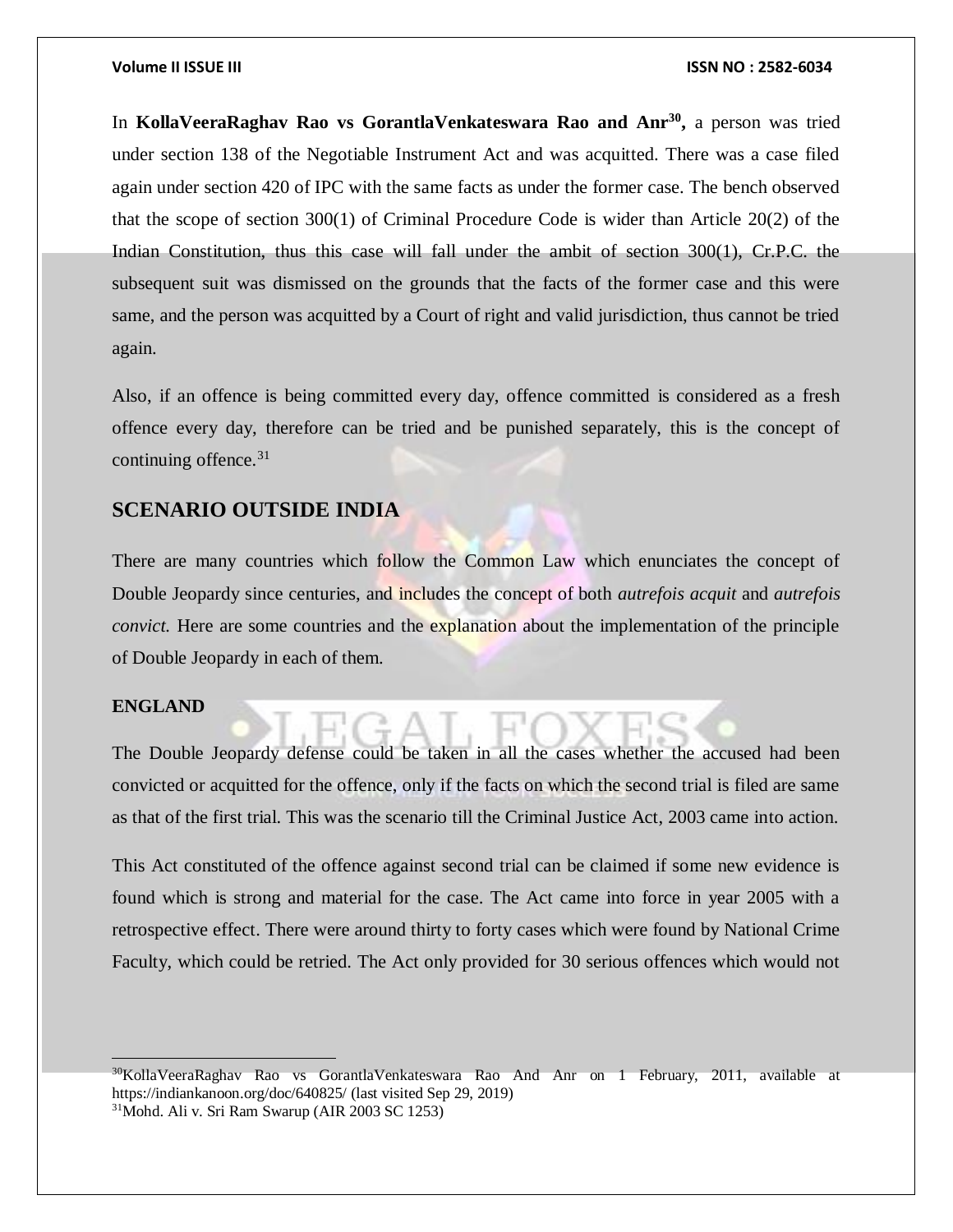$\overline{a}$ 

be included for the claim of Double Jeopardy, but another small or petty offences were still covered under Double Jeopardy if so claimed in those cases.<sup>32</sup>

After the Stephen Lawrence murder case, it was recommended by Macpherson Report to remove the rule of Double Jeopardy in acquittal cases of murder where new and fresh evidence is found. Later on, the Law Commission under its report, "Double Jeopardy and Prosecution Appeals"  $(2001)$ , included the recommendation and this is how it came into picture.<sup>33</sup>

The inquiry report of Stephen Lawrence murder case was presented before the Parliament. The facts in the report were stated as the victim with his friend was standing on the bus stop, in wait of the bus in the night time. He went onto the street to see if the bus was coming or not. The friend of his saw several people standing on the opposite side of the road who were liable for the murder of the victim. His friend shouted to ask him whether he saw the bus or not, immediately the accused persons said something and reached the victim and started beating him. There were several severe injuries on the body of the victim. His friend started running and asked him to do the same. The victim ran around 130 yards and collapsed. It was submitted by the medical department that it was the health maintenance of the victim because of which after such serious wounds he ran this much distance. The report submitted also mentioned that the victim was dead before the ambulance came to take him. The accused persons were charged of murder out of racial hate because the victim was a Black British, but were acquitted.<sup>34</sup>

After the retrospective effect of Criminal Justice Act, 2005, this was one of the most important cases that was to be looked into, for new evidences and witnesses were found.

Another case was of the pizza delivery girl, Julie Hogg, who was murdered in her home due to sex attack on her. Her boyfriend was accused for her murder but was acquitted. This case longed back to 1989. After the removal of the rule Double Jeopardy for serious offences which included rape and murder, this was the first case which was tried. The accused accepted the conviction

<sup>&</sup>lt;sup>32</sup> Double Jeopardy law ushered out, Apr. 3, 2005, available at http://news.bbc.co.uk/2/hi/uk news/4406129.stm (last visited Sep 28, 2019)

<sup>&</sup>lt;sup>33</sup> Did you know that the U.K. repealed "Double Jeopardy" in 2005? Josh Blackman's Blog, available at [http://joshblackman.com/blog/2013/06/14/did-you-know-that-the-u-k-repealed-Double-Jeopardy-in-2005/](http://joshblackman.com/blog/2013/06/14/did-you-know-that-the-u-k-repealed-double-jeopardy-in-2005/) (last visited Sep 28, 2019)

<sup>34</sup> Tom Cook & Richard Stone, THE STEPHEN LAWRENCE INQUIRY, 389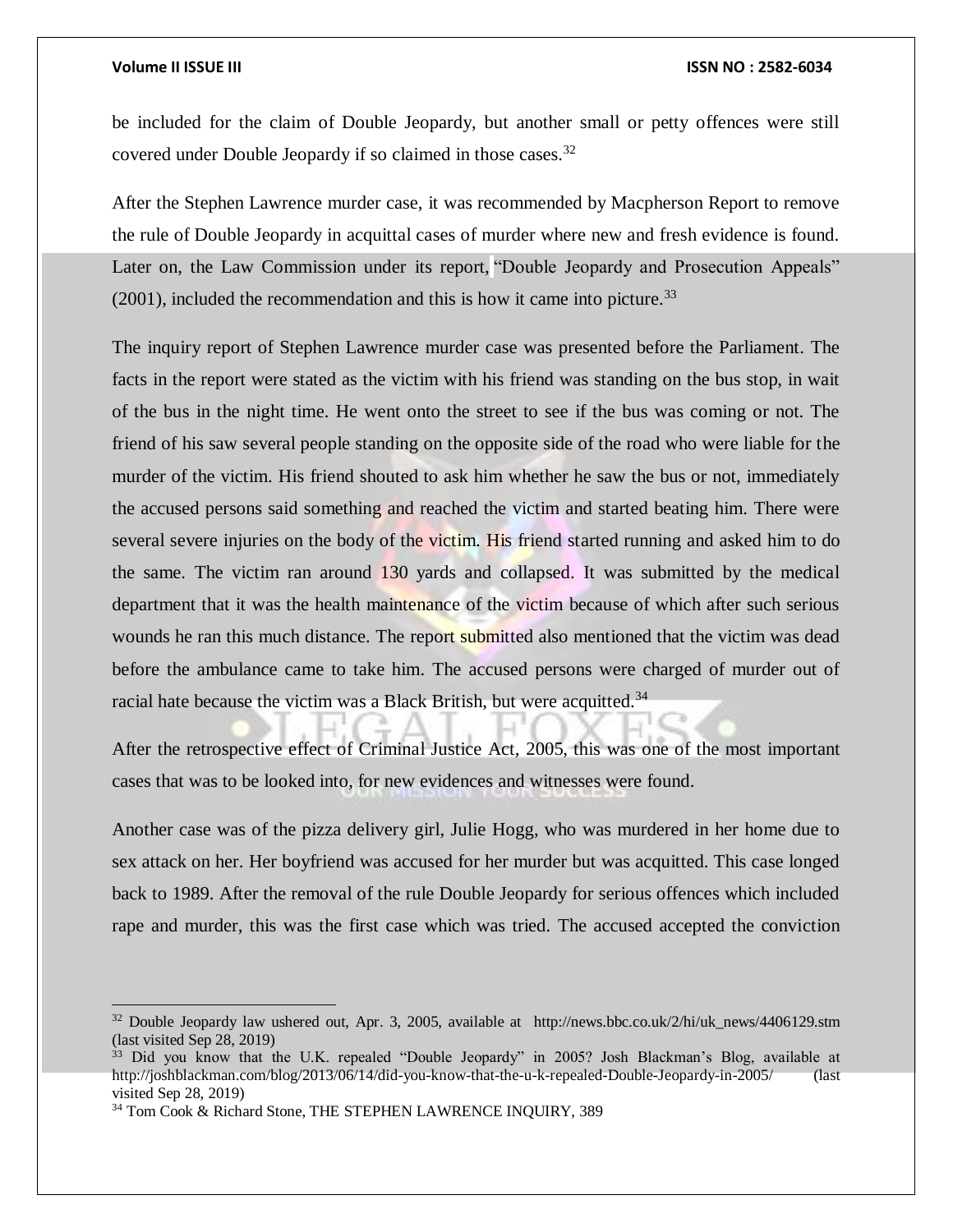and pleaded guilty and was given imprisonment for seventeen years in  $2006$ <sup>35</sup>. The recent update in this case is that, Billy Dunlop, who was the accused in this case, was to be released in 20203 but is going to be shifted in open prison and will get out on parole in 2021. On this news the parent of the victim stated that, they were going to fail again for getting the justice for their daughter.<sup>36</sup>

## **GERMANY**

Article 103(3) of the Germany's constitution constitutes the rule of Double Jeopardy and mentions that no man shall be given punishment for the same offence more than once for implementation of general legislation.<sup>37</sup>

In 1982, a German doctor was accused of rape and killing his French step-daughter. The daughter's father filed a suit both in France and Germany. In the German Court, the doctor was acquitted inspite of having trials for four years, therefore the case was closed in Germany because there no sufficient proofs against him. But, the French Court did not close the case and convicted him. The appeal of Double Jeopardy against the doctor was raised in the French Court. But, the Court denied it stating that the Double Jeopardy can only apply in the same nation and not in different nations, thus the trial was valid and the doctor was convicted and given punishment for the offence.<sup>38</sup>

In 2008, a doctor named Dr. Daniel Ubani, was held liable for manslaughter done involuntarily, and was given nine months of probation along with fine. The patient was European. The European authorities asked for extradition of Dr. Ubani, but it was not accepted by the Germany because the doctor had already been punished for his act in Germany and taking him to Europe and again prosecuting him would be a case of Double Jeopardy.<sup>39</sup>

### **JAPAN**

<sup>&</sup>lt;sup>35</sup> Justice at last: killer pleads guilty in Britain's first Double Jeopardy trial the Guardian, available at <http://www.theguardian.com/uk/2006/sep/12/ukcrime.topstories3> (last visited Sep 28, 2019)

<sup>36</sup> Double Jeopardy killer release "too soon," BBC News, Jul. 18, 2018, available at [https://www.bbc.com/news/uk](https://www.bbc.com/news/uk-england-tees-44877908)[england-tees-44877908](https://www.bbc.com/news/uk-england-tees-44877908) (last visited Sep 28, 2019)

<sup>37</sup> See supra note 2

<sup>&</sup>lt;sup>38</sup> Human rights Court upholds French verdict against German despite Double Jeopardy appeal | DW | 29.03.2018 DW.COM, available at [https://www.dw.com/en/human-rights-Court-upholds-french-verdict-against-german](https://www.dw.com/en/human-rights-court-upholds-french-verdict-against-german-despite-double-jeopardy-appeal/a-43187429)[despite-Double-Jeopardy-appeal/a-43187429](https://www.dw.com/en/human-rights-court-upholds-french-verdict-against-german-despite-double-jeopardy-appeal/a-43187429) (last visited Sep 28, 2019)

<sup>&</sup>lt;sup>39</sup> No Double Jeopardy for German doc who killed UK patient - The Local, available at <https://www.thelocal.de/20090508/19159> (last visited Sep 28, 2019)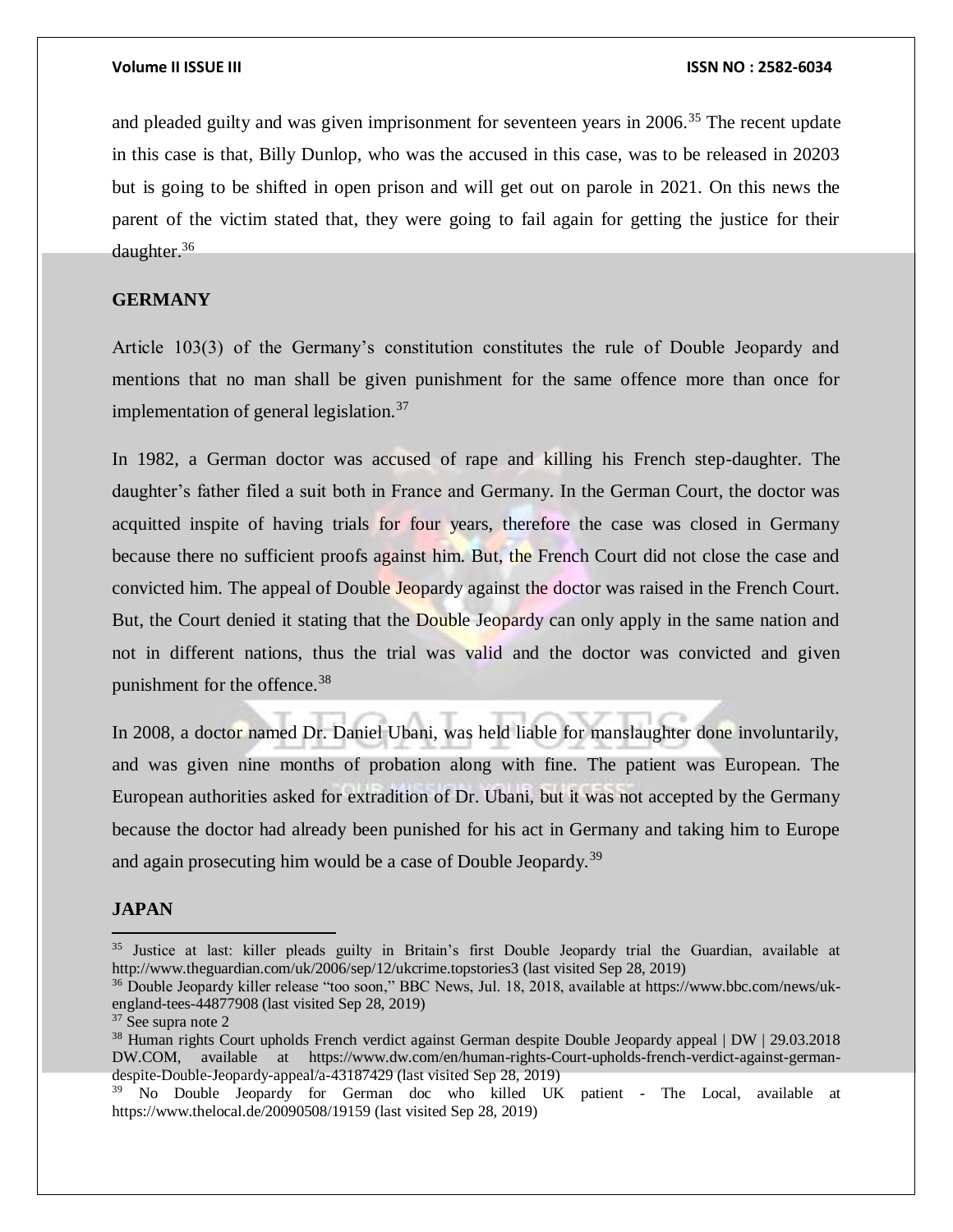$\overline{a}$ 

Article 39 of the Japan's constitution states about Double Jeopardy, mentioning that no person whose act was lawful at the time it was committed shall be held liable criminally, or was acquitted for the act, and shall not be put to Double Jeopardy.<sup>40</sup>

In 1950, Supreme Court gave decision that the trials regarding the same offence which are held in District, High and Supreme Court will be considered as a single Jeopardy. Therefore, an appeal after acquittal does not amount to Double Jeopardy, only the acquittal by the Supreme Court is the final acquittal. This law has been challenged a lot of times but there has been no changes to it. $41$ 

In 1997, a person named Mainali, was charged for robbery and murder. He was accused of murdering a lady who had worked in some electrical company and did second job of a prostitute. The accused in the District Court was acquitted, but the Tokyo High Court on the same evidences convicted him, and gave him imprisonment of 15 years. When the accused got released in 2012, the lawyers made many remarks of removing the concept of appeal against acquittal in Japan and consider it as Double Jeopardy as the other countries in the world have the concept.<sup>42</sup> There has been a lot of debate about the nature of the Double Jeopardy clause in Japan but still the superior Court upholds the decision passed in 1950.

There was a case in 2010, where a man who was 61 years of age was acquitted. He was accused of smuggling stimulants from Malaysia to Japan, but he contended that he was not aware about the substance that was in the packet because it was given to him to deliver it to his friend by a client and was mentioned that it had chocolates. Therefore, the District Court acquitted him on the basis of doubt. This judgment was given by 6 lay judges and 3 professional judges. An appeal was made in High Court, and the judgment of District Court was over-turned. When the case went to Supreme Court, it provided certain guidelines as to in what circumstances the High Court can over-turn the judgment of the lower Court. It was mentioned that, when the judgment given by the lower Court is not on logical grounds or out of common sense, then only the High

<sup>&</sup>lt;sup>40</sup>Double Jeopardy and the Japanese Law Wrongful Convictions Blog, available at [https://wrongfulconvictionsblog.org/2012/12/06/Double-Jeopardy-and-the-japanese-law/](https://wrongfulconvictionsblog.org/2012/12/06/double-jeopardy-and-the-japanese-law/) (last visited Sep 28, 2019)  $41$  Ibid.

 $42$  Setsuko Kamiya, Double Jeopardy practice scrutinized, The Japan Times Online, Dec. 4, 2012, available at [https://www.japantimes.co.jp/news/2012/12/04/national/Double-Jeopardy-practice-scrutinized/](https://www.japantimes.co.jp/news/2012/12/04/national/double-jeopardy-practice-scrutinized/) (last visited Sep 28, 2019)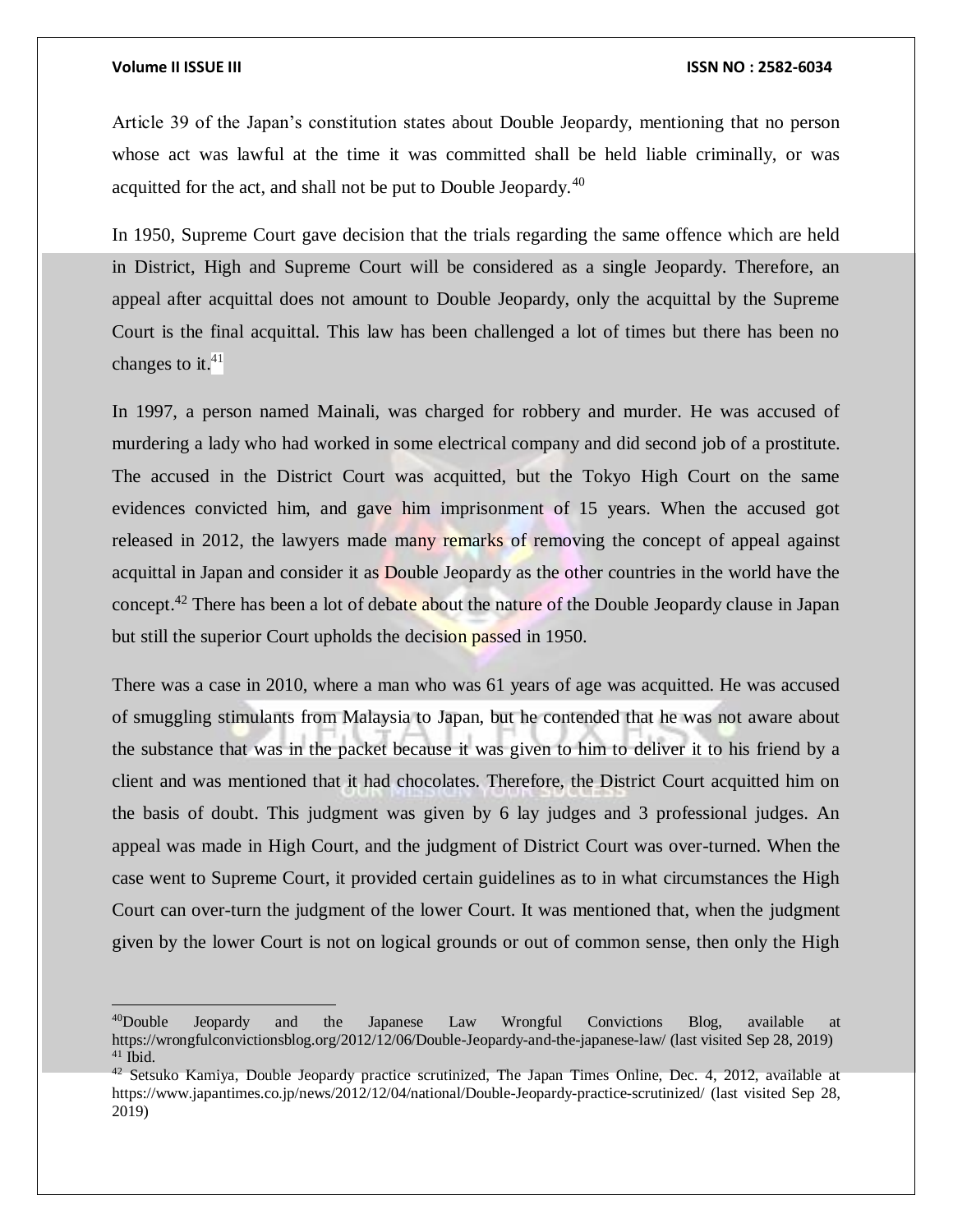Court reverse the judgment otherwise not. Since, in the above case there were experts on the bench, the District Court's judgment was upheld by the Supreme Court.<sup>43</sup>

### **U.S.A.**

The clause of Double Jeopardy was inserted through the  $5<sup>th</sup>$  Amendment to the constitution, which mentions that no person shall be put to Jeopardy of life or limb for the same offence twice.<sup>44</sup>

The Supreme Court held that the prevention of subsequent trial after the former trial would apply to all the criminal offences, immaterial of the punishment which is potential. But, there are certain conditions which would not prohibit a second trial. If a person had accused of the offence was never put under a legal proceeding or Jeopardy, then there is no bar on trial against him for the same offence. If the Jeopardy against a person has ended, then there cannot be a subsequent trial; the end of Jeopardy would generally happen, when there is verdict of acquittal by the Court, or some when the trial is held as mistrial by the judge. Also, there cannot be re-prosecution for the same offence; same offence as per federal and state Courts is decided by applying various test, like, whether the facts of the case have been be already litigated, the actual evidence must have been produced before the Court, the criminal acts that have been alleged had been part of same transaction or whether the prosecution against the defendant is second time for the same offence 45 .

In the case of **Breed v. Jones<sup>46</sup>**, it was held that if a person has been already tried as a juvenile, then he cannot be tried as an adult for the same offence because when he was a juvenile the Court had the option to treat him as an adult according to the intensity of the offence he was charged of.

 $\overline{a}$ <sup>43</sup> Ibid.

<sup>44</sup> Double Jeopardy LII / Legal Information Institute, available at [https://www.law.cornell.edu/wex/Double\\_Jeopardy](https://www.law.cornell.edu/wex/double_jeopardy) (last visited Sep 28, 2019)

<sup>45</sup> Double Jeopardy Findlaw, available at [https://criminal.findlaw.com/criminal-rights/Double-Jeopardy.html](https://criminal.findlaw.com/criminal-rights/double-jeopardy.html) (last visited Sep 28, 2019)

<sup>46</sup> Breed v. Jones, 421 U.S. 519 (1975) Justia Law, available at<https://supreme.justia.com/cases/federal/us/421/519/> (last visited Sep 28, 2019)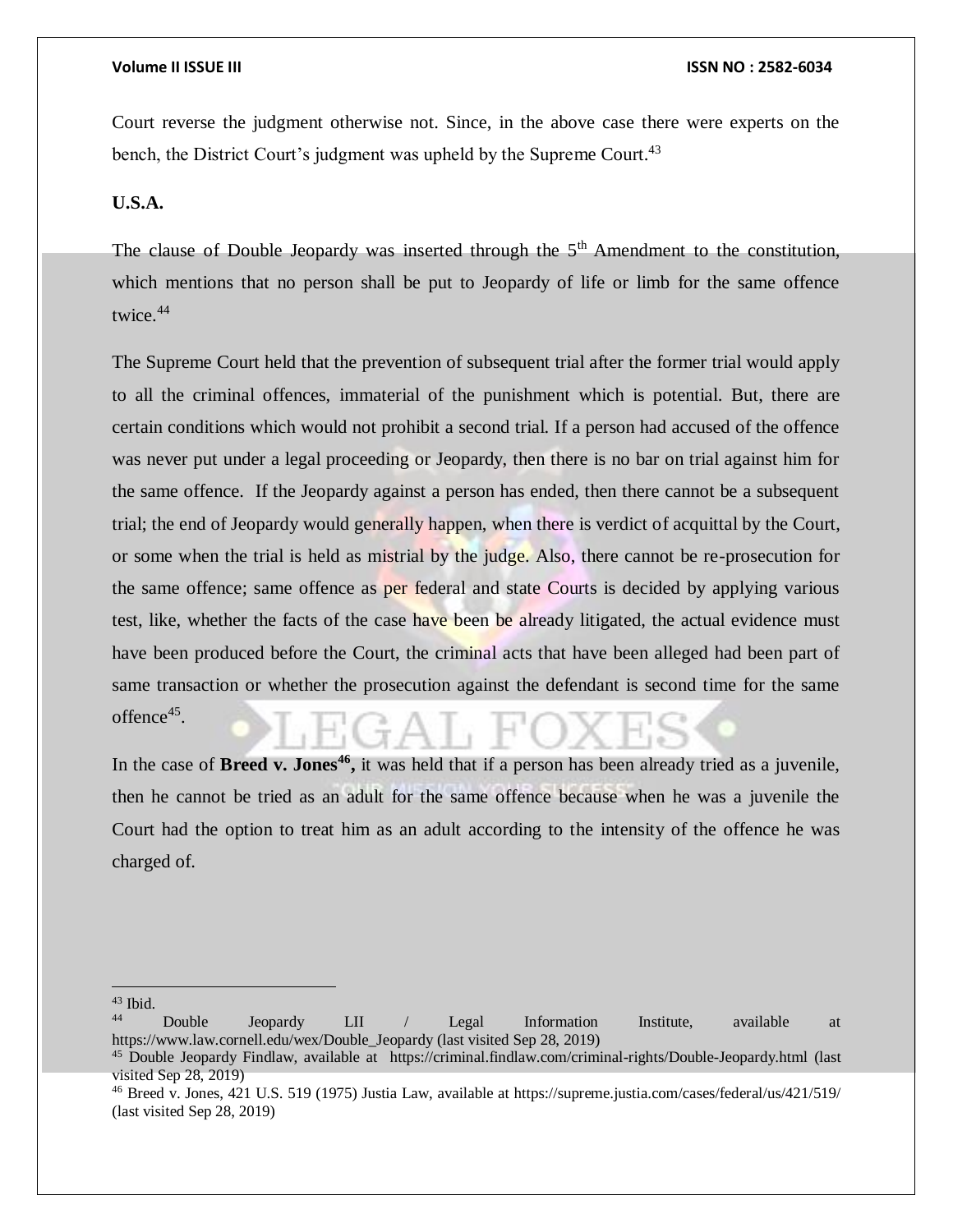# **DIFFERENCE BETWEEN DOUBLE JEOPARDY AND RES JUDICATA**

The concept of res judicata can be found under the civil law of India and of Double Jeopardy under the constitution, criminal law and general clauses act. In many of the cases there has been an explanation provided as to what constitutes to be res judicata and what to be Double Jeopardy. There have been cases where confusion between the two has arisen and the Courts time and again provided the distinction between the two.

The very basic difference between Double Jeopardy and res judicata is that, res judicata is attracted in cases where the offences may not be the same but the facts of the former and subsequent case are same, whereas the Double Jeopardy is applied in cases where the offences involved in both the cases are same. $47$ 

In the case of **Sambasivam v Public Prosecutor, Federation of Malaya<sup>48</sup>**, it was explained that the rule of res judicata was explained and it was stated that it would apply not only to criminal cases but also to civil cases where the facts of the cases are same in both former and subsequent suit.

In the case of **SangeetabenMahendrabhai Patel vs State of Gujarat &Anr<sup>49</sup>**, the Court described difference between res judicata and Double Jeopardy. The Court mentioned that, there had been trial of the appellant under section 138 of the Negotiable Instrument Act and that was under sub judice in the High Court. In this case he is charged under the sections of IPC which were section 406, 420, 114. The Court observed that the section under the Negotiable Instrument Act which he was tried for did not included the mental element i.e. mens rea whereas under IPC's section it is a relevant factor. The seriousness of offence under IPC is more than that of the Negotiable Instrument Act. Filing of a complaint is a mandate under Negotiable Instrument Act whereas such is not there under IPC. The Court has also mentioned that when an issue of fact has been already tried by a Court of competent jurisdiction, the helding has been in the favor of the

<sup>47</sup> See supra note 10

<sup>48</sup>Sambasivam v The Public Prosecutor, Federation of Malaysia (Malaya) | [1950] AC 458 | Privy Council | Judgment | Law | CaseMine, available at <https://www.casemine.com/judgement/uk/5b2897ce2c94e06b9e19b6aa> (last visited Sep 29, 2019)

<sup>&</sup>lt;sup>49</sup>SangeetabenMahendrabhai Patel v. State Of Gujarat And Another | Supreme Court Of India | Judgment | Law | CaseMine, available at<https://www.casemine.com/judgement/in/5609af1be4b0149711415a1f> (last visited Sep 25, 2019)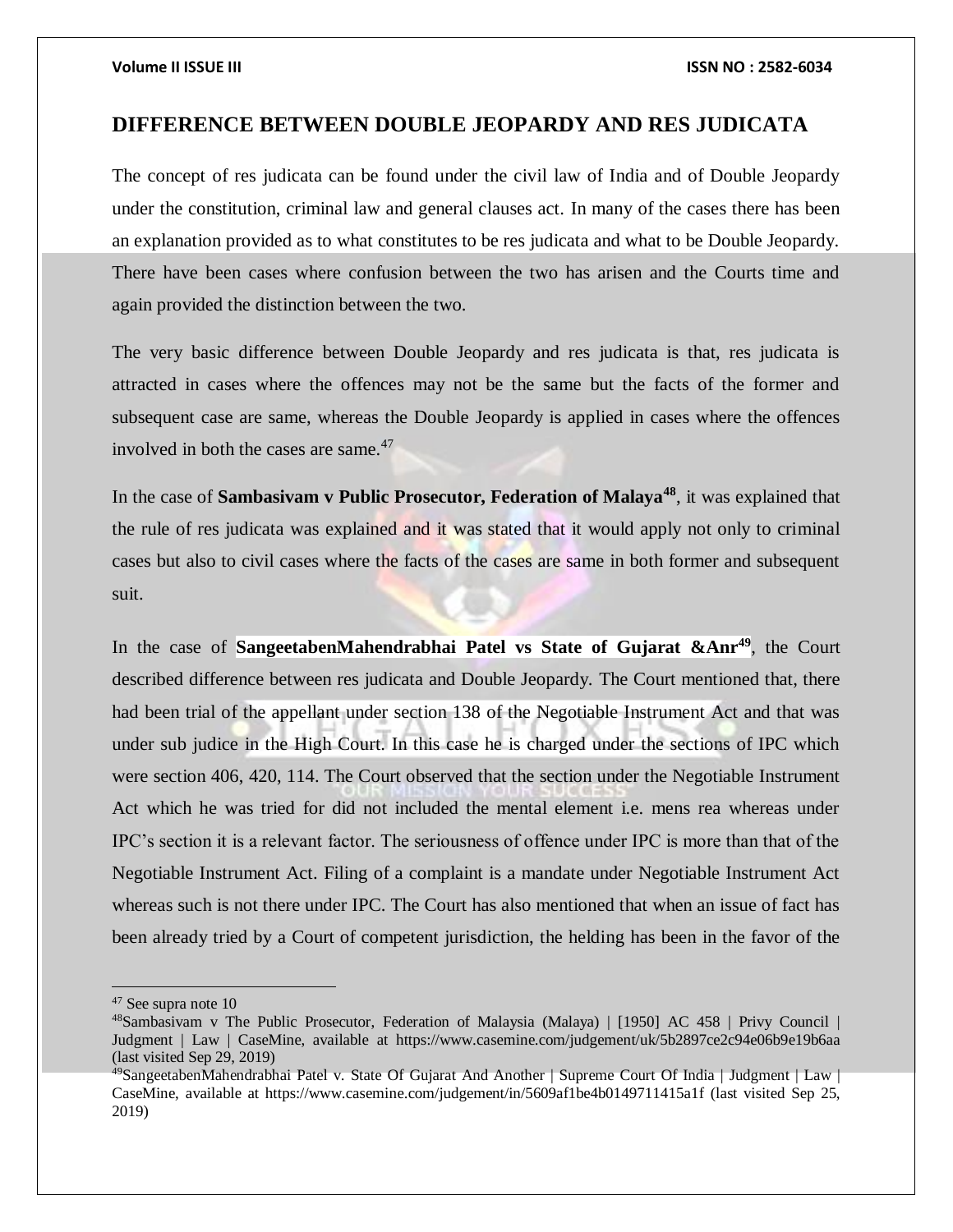$\overline{a}$ 

accused, such helding would create res judicata on the prosecution for using the same evidence in some subsequent trial against the accused for some other offence which would create disturbance in the findings of the fact of the subsequent case, but would not create any hindrance for accusing the person for another offence. The rule of res judicata is different from the Double Jeopardy rule. Double Jeopardy protects the trial of any offence which had already been tried and the punishment had been provided for the same whereas the res judicata only mentions about the acceptance of the evidence in a subsequent suit. Thus, in the present case, the facts of both the cases may be similar, but the offences are different because the ingredients of the offences are not the same. Therefore, there is no bar on the subsequent suit.

When a person accused is not found guilty for the offence by the Court of competent jurisdiction, then if later on some other case is filed on him for some different offence then, the court must go on with the latter suit, immaterial of the former suit because the offences involved are different. It is very much necessary that the parties to the suit must be same in both the cases for res judicata rule to be applied. If the evidence used to prove the former offence is again used in the second case also, then there would be res judicata applied on the subsequent suit and not Double Jeopardy rule.<sup>50</sup>

### **EXCEPTIONS TO DOUBLE JEOPARDY**

The Double Jeopardy rule sometimes fails. There are certain situations where this principle will not apply because of some circumstances which prevent the application of this rule, thus these situations are exceptions to Double Jeopardy.

In India, Double Jeopardy does not apply when a person is prosecuted for crimes under different acts, when the trial is quashed by the court for the interest of the accused, when prosecution is done after mere enquiry, when the facts are different though the parties and offences are same, when there is continuous offences done by a person, when there has been an acquittal in the previous trial, when the suit is of civil nature, when offences are same but their ingredients are different. These all have been given and discussed in different cases in the courts of India.

<sup>&</sup>lt;sup>50</sup> Distinction between Issue-estoppel or Res Judicata and Double Jeopardy or Autrefois Acquit World's Largest Collection of Essays! Published by Experts, available at [http://www.shareyouressays.com/knowledge/distinction](http://www.shareyouressays.com/knowledge/distinction-between-issue-estoppel-or-res-judicata-and-double-jeopardy-or-autrefois-acquit/119413)[between-issue-estoppel-or-res-judicata-and-Double-Jeopardy-or-autrefois-acquit/119413](http://www.shareyouressays.com/knowledge/distinction-between-issue-estoppel-or-res-judicata-and-double-jeopardy-or-autrefois-acquit/119413) (last visited Sep 29, 2019)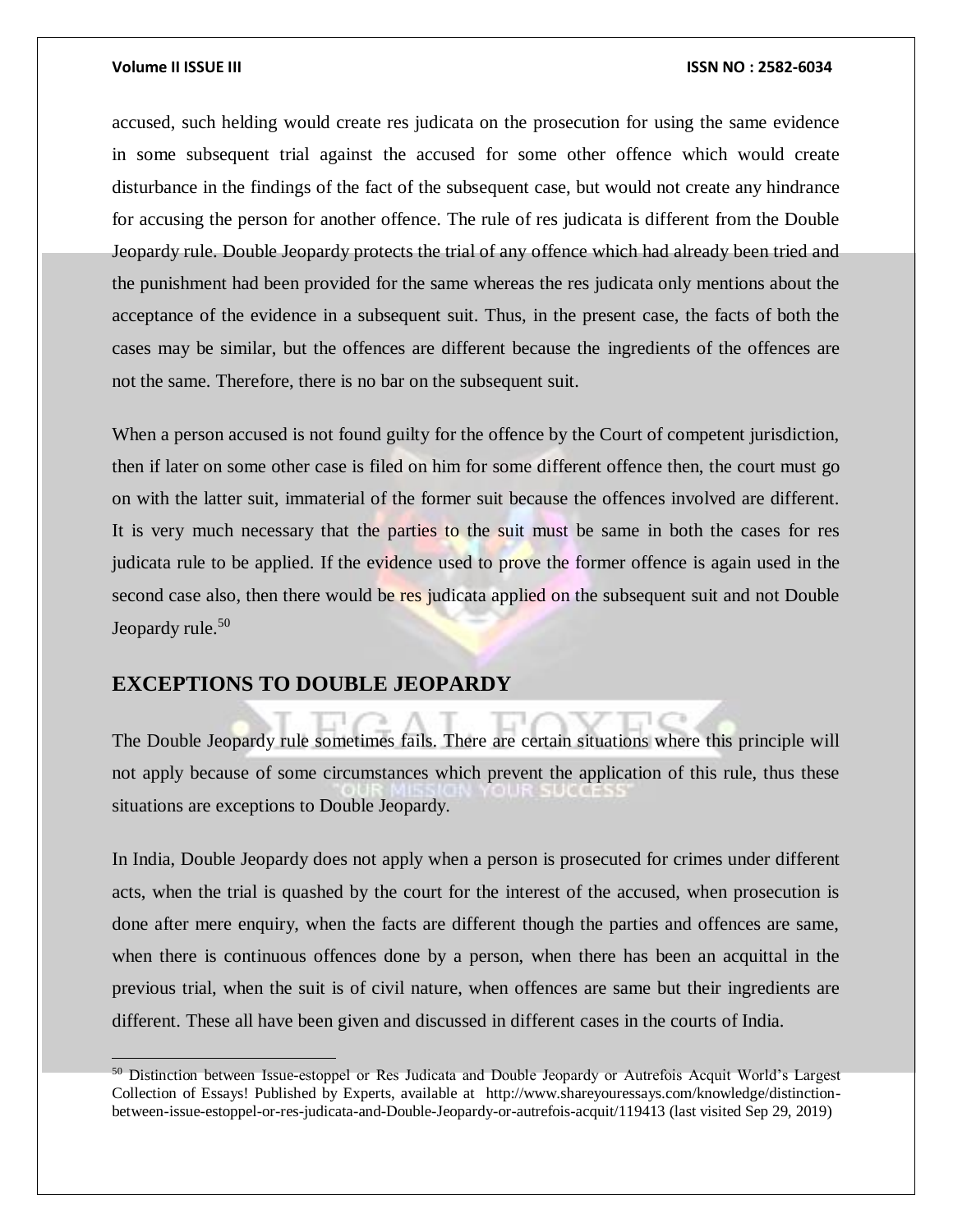In countries other than India, say U.S.A, there are only four conditions provided where in if a case is done after any of these four conditions are satisfied would amount to Double Jeopardy otherwise not; the four conditions are, acquittal, dismissal, mistrial and appeals. If Jury gives a verdict of acquittal, it cannot be changed even if it is appealed and there are strong evidences for doing so. When there two offences involved, where one is a serious crime and other is an petty offence, the Jury if provides a verdict where it is silent about the serious offence and has only mentioned about the petty one, there cannot be prosecution for the serious offence again, it is barred. The trial courts provide dismissal in a situation of defects and errors in proceedings. A dismissal for lack of evidence will act as a bar on further prosecution, but if the Jury has given a guilty verdict and if on appeal by the prosecution, the dismissal is over-turned, then the verdict of the Jury will be restored without any further proceedings or trial. But, a dismissal provided for lack of evidence before the verdict is given by the Jury, may not be appealed. When a case is dismissed on the grounds other than the insufficiency of evidences, on the request of the defendant, then re-prosecution is not barred. When it is not possible for a case to be finished because of defective indictments, or the Jurors are not well qualified, then mistrials are provided for it. But, if mistrials are given with the consent of the defendant, then it will not create a hindrance on prosecuting again; mere silence of defendant does not amount to consent. A mistrial granted in a situation where it was impossible to not provide it, will be bar on further prosecution. But, if mistrial could have been avoided and was not absolute necessity, then further prosecution is not barred. An appeal filed by the defendant (every defendant has one chance of appeal only) on the grounds of lack of evidence and if he is acquitted, there is bar on further prosecution, but if the ground for appeal is other than this, then there is no bar on another trial. Though there is risk for the defendant, that if re-trial happens he may be provided with more severe punishment than before, still there is bar on giving death sentence in re-trial, if life imprisonment was provided in the first trial.<sup>51</sup>In England, there are only 30 crimes which are put out of the domain of double jeopardy.

# **SUGGESTIONS**

l

<sup>51</sup> When Double Jeopardy Protection Ends Findlaw, available at [https://criminal.findlaw.com/criminal-rights/when](https://criminal.findlaw.com/criminal-rights/when-double-jeopardy-protection-ends.html)[double-jeopardy-protection-ends.html](https://criminal.findlaw.com/criminal-rights/when-double-jeopardy-protection-ends.html) (last visited Oct 1, 2019)